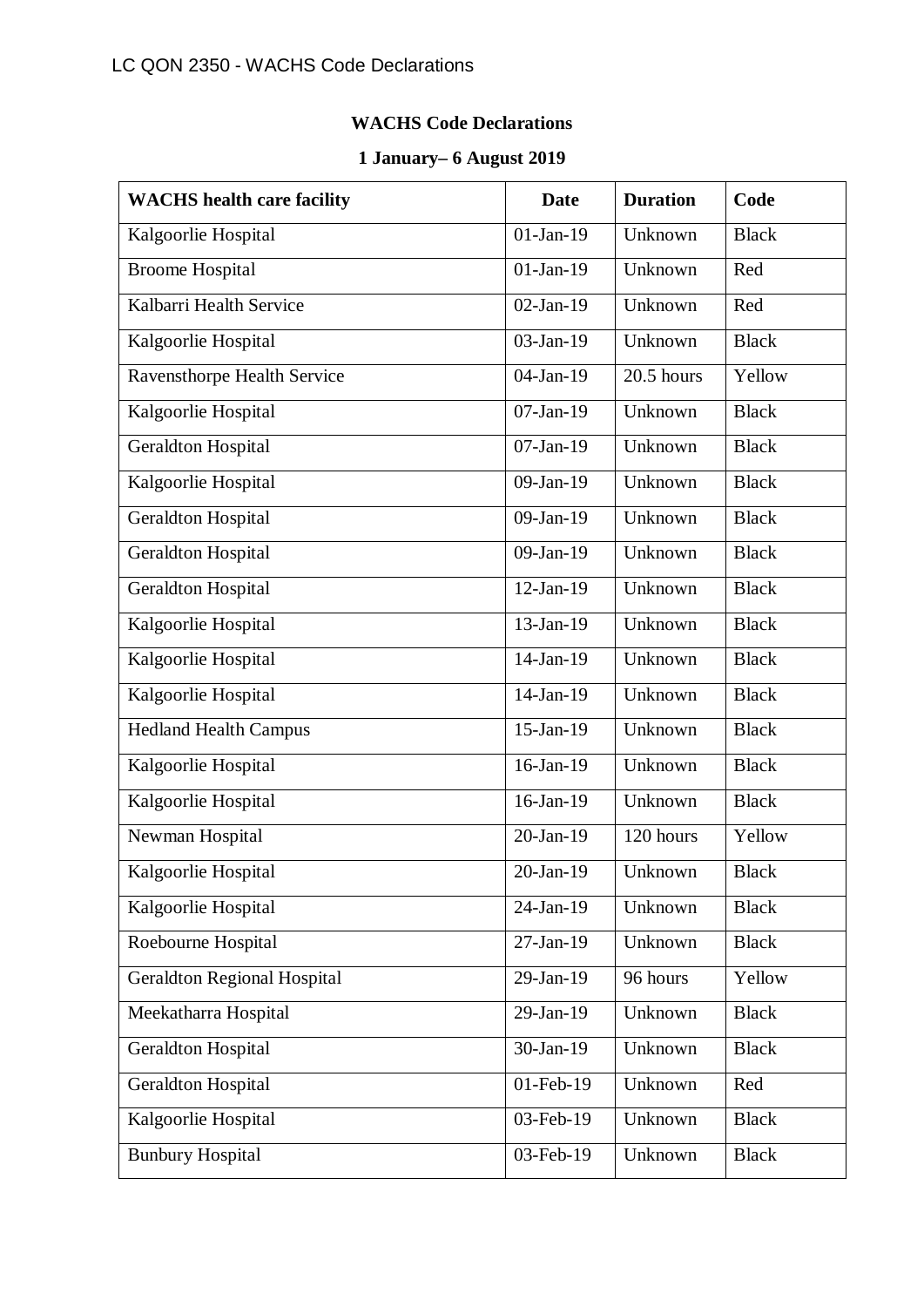| <b>WACHS</b> health care facility | <b>Date</b> | <b>Duration</b> | Code             |
|-----------------------------------|-------------|-----------------|------------------|
| Kalgoorlie Hospital               | 04-Feb-19   | Unknown         | <b>Black</b>     |
| Kalgoorlie Hospital               | 05-Feb-19   | Unknown         | <b>Black</b>     |
| Kalgoorlie Hospital               | 05-Feb-19   | Unknown         | <b>Black</b>     |
| Kalgoorlie Hospital               | 05-Feb-19   | Unknown         | <b>Black</b>     |
| <b>Onslow Hospital</b>            | 05-Feb-19   | Unknown         | <b>Black</b>     |
| Kalgoorlie Hospital               | 11-Feb-19   | Unknown         | <b>Black</b>     |
| <b>Geraldton Hospital</b>         | 11-Feb-19   | Unknown         | <b>Black</b>     |
| Kalgoorlie Hospital               | 13-Feb-19   | Unknown         | <b>Black</b>     |
| <b>Hedland Health Campus</b>      | 15-Feb-19   | Unknown         | <b>Black</b>     |
| <b>Geraldton Hospital</b>         | 16-Feb-19   | Unknown         | <b>Black</b>     |
| Geraldton Hospital                | 16-Feb-19   | Unknown         | <b>Black</b>     |
| <b>Geraldton Hospital</b>         | 17-Feb-19   | Unknown         | <b>Black</b>     |
| Karratha Health Campus            | 18-Feb-19   | Unknown         | Red              |
| Dongara Hospital                  | 19-Feb-19   | 3.75 hours      | Yellow           |
| Newman Hospital                   | 20-Feb-19   | 120 hours       | Yellow           |
| Pilbara Mental Health             | 20-Feb-19   | Unknown         | <b>Black</b>     |
| Kalgoorlie Hospital               | 21-Feb-19   | Unknown         | <b>Black</b>     |
| Kalgoorlie Hospital               | 21-Feb-19   | Unknown         | <b>Black</b>     |
| Geraldton Hospital                | 22-Feb-19   | Unknown         | <b>Black</b>     |
| <b>Esperance Hospital</b>         | 27-Feb-19   | Unknown         | <b>Black</b>     |
| <b>Geraldton Hospital</b>         | 27-Feb-19   | Unknown         | <b>Black</b>     |
| <b>Geraldton Hospital</b>         | 28-Feb-19   | Unknown         | <b>Black</b>     |
| Kalgoorlie Hospital               | 05-Mar-19   | $0.25$ hours    | Black -<br>Alpha |
| Dongara Hospital                  | 05-Mar-19   | 3.5 hours       | Yellow           |
| Lombadina Clinic                  | 7-Mar-19    | 6 hours         | <b>Brown</b>     |
| Kalbarri Health Centre            | 08-Mar-19   | 7.25 hours      | Blue             |
| <b>Hedland Health Campus</b>      | 08-Mar-19   | Unknown         | <b>Black</b>     |
| Roebourne Hospital                | 09-Mar-19   | Unknown         | <b>Black</b>     |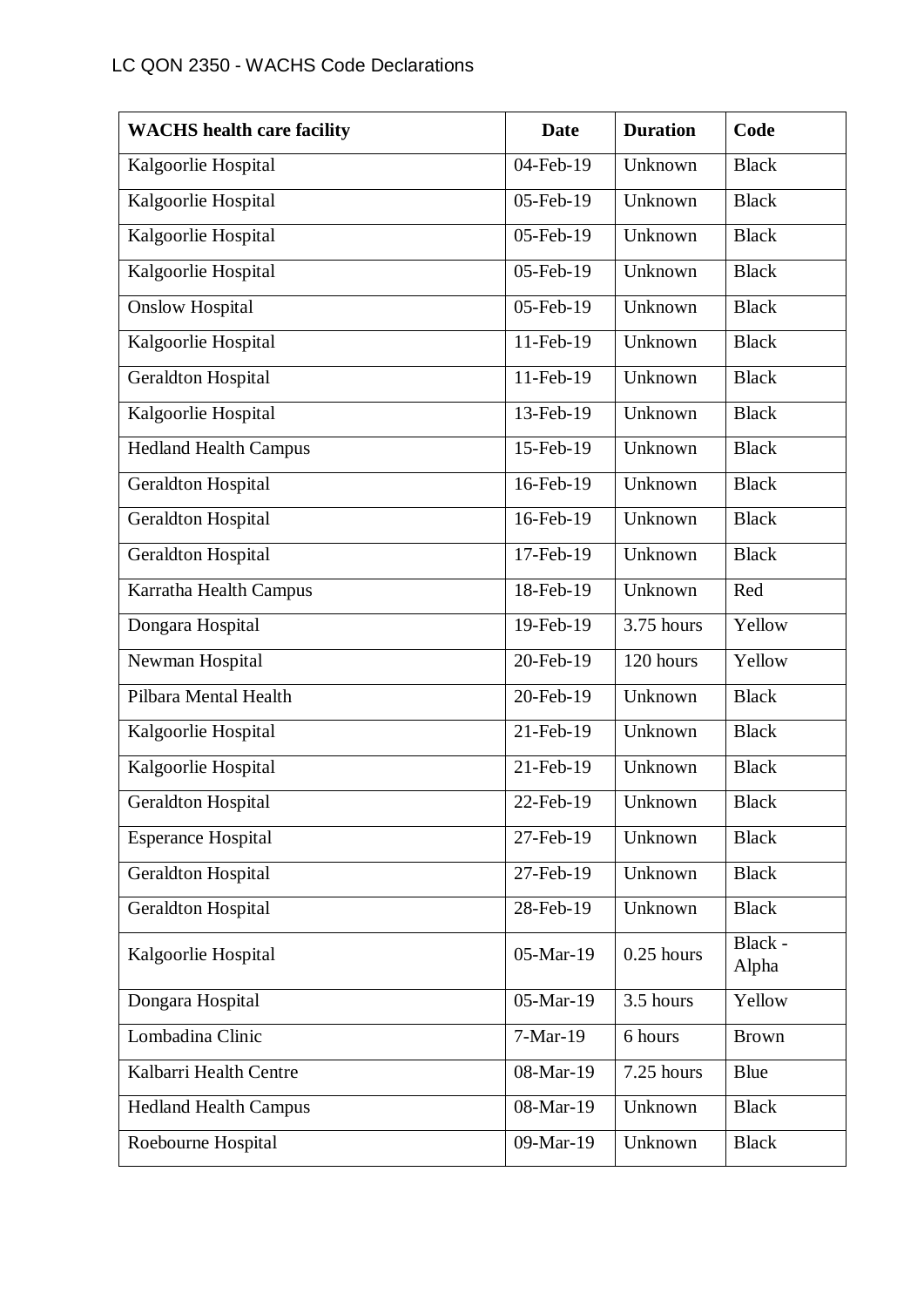| <b>WACHS</b> health care facility                                  | <b>Date</b> | <b>Duration</b> | Code         |
|--------------------------------------------------------------------|-------------|-----------------|--------------|
| Geraldton Hospital                                                 | 11-Mar-19   | Unknown         | Red          |
| <b>Geraldton Hospital</b>                                          | 13-Mar-19   | Unknown         | <b>Black</b> |
| Geraldton Hospital                                                 | 14-Mar-19   | Unknown         | <b>Black</b> |
| Kalgoorlie Hospital                                                | 16-Mar-19   | Unknown         | <b>Black</b> |
| Meekatharra Hospital                                               | 18-Mar-19   | 4.83 hours      | Yellow       |
| Newman Hospital                                                    | 20-Mar-19   | 2 hours         | Yellow       |
| <b>Geraldton Hospital</b>                                          | 22-Mar-19   | Unknown         | <b>Black</b> |
| Geraldton Hospital                                                 | 22-Mar-19   | Unknown         | <b>Black</b> |
| <b>Geraldton Regional Hospital</b>                                 | 25-Mar-19   | 72 hours        | Yellow       |
| Dongara Hospital                                                   | 27-Mar-19   | 2.08 hours      | Blue         |
| <b>Hedland Health Campus</b>                                       | 29-Mar-19   | Unknown         | <b>Black</b> |
| Kalgoorlie Hospital                                                | 31-Mar-19   | Unknown         | <b>Black</b> |
| Karlarra House                                                     | 03-Apr-19   | Unknown         | <b>Black</b> |
| <b>Broome Hospital</b>                                             | 06-Apr-19   | Unknown         | Red          |
| <b>Hedland Health Campus</b>                                       | 09-Apr-19   | Unknown         | <b>Black</b> |
| Kalgoorlie Hospital                                                | 12-Apr-19   | Unknown         | <b>Black</b> |
| <b>Broome Community Health</b>                                     | 12-Apr-19   | Unknown         | <b>Black</b> |
| Derby Hospital                                                     | 12-Apr-19   | Unknown         | <b>Black</b> |
| Kalgoorlie Hospital                                                | 17-Apr-19   | Unknown         | <b>Black</b> |
| <b>Halls Creek Hospital</b>                                        | 17-Apr-19   | Unknown         | <b>Black</b> |
| <b>Geraldton Hospital</b>                                          | 17-Apr-19   | Unknown         | <b>Black</b> |
| Geraldton Hospital                                                 | 17-Apr-19   | Unknown         | <b>Black</b> |
| Karratha Health Campus                                             | 18-Apr-19   | Unknown         | <b>Black</b> |
| Karratha Health Campus                                             | 20-Apr-19   | Unknown         | <b>Black</b> |
| <b>Bunbury Hospital</b>                                            | $21-Apr-19$ | Unknown         | <b>Black</b> |
| <b>Hedland Health Campus</b>                                       | 23-Apr-19   | Unknown         | <b>Black</b> |
| Kimberley Population Health Unit (KPHU)<br>Regional Office, Broome | 23-Apr-19   | 4 hours         | Yellow       |
| Geraldton Hospital                                                 | 25-Apr-19   | Unknown         | <b>Black</b> |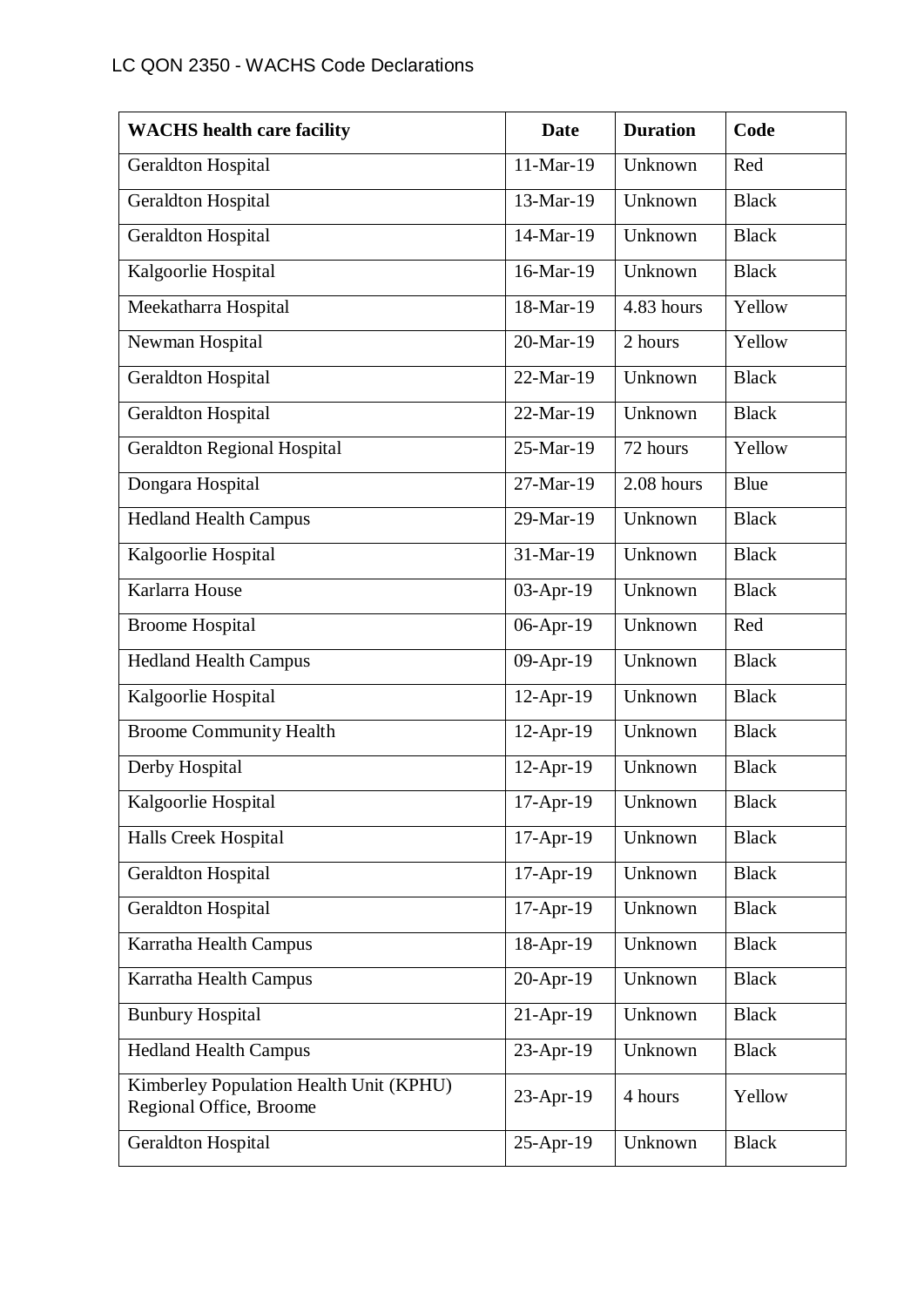| <b>WACHS</b> health care facility | <b>Date</b> | <b>Duration</b> | Code         |
|-----------------------------------|-------------|-----------------|--------------|
| Geraldton Hospital                | 27-Apr-19   | Unknown         | <b>Black</b> |
| <b>Hedland Health Campus</b>      | 27-Apr-19   | Unknown         | <b>Black</b> |
| <b>Onslow Health Service</b>      | 28-Apr-19   | 36 hours        | Yellow       |
| Geraldton Hospital                | 28-Apr-19   | Unknown         | <b>Black</b> |
| <b>Hedland Health Campus</b>      | 29-Apr-19   | Unknown         | <b>Black</b> |
| <b>Hedland Health Campus</b>      | 29-Apr-19   | Unknown         | <b>Black</b> |
| Tom Price Hospital                | 29-Apr-19   | Unknown         | <b>Black</b> |
| <b>Hedland Health Campus</b>      | 01-May-19   | Unknown         | <b>Black</b> |
| Kalgoorlie Hospital               | 02-May-19   | Unknown         | <b>Black</b> |
| Derby Hospital                    | 02-May-19   | Unknown         | Red          |
| Karratha Health Campus            | 04-May-19   | Unknown         | <b>Black</b> |
| Karratha Health Campus            | 04-May-19   | Unknown         | <b>Black</b> |
| Geraldton Hospital                | 05-May-19   | Unknown         | <b>Black</b> |
| Dongara Hospital                  | 07-May-19   | $0.33$ hours    | Yellow       |
| Kalgoorlie Hospital               | 07-May-19   | Unknown         | <b>Black</b> |
| Kalgoorlie Hospital               | 07-May-19   | Unknown         | <b>Black</b> |
| <b>Geraldton Hospital</b>         | 07-May-19   | Unknown         | <b>Black</b> |
| Karlarra House                    | 10-May-19   | Unknown         | <b>Black</b> |
| Kalgoorlie Hospital               | 13-May-19   | Unknown         | <b>Black</b> |
| <b>Onslow Health Service</b>      | 15-May-19   | 36 hours        | Yellow       |
| Kalgoorlie Hospital               | 15-May-19   | Unknown         | <b>Black</b> |
| Narrogin Hospital                 | 15-May-19   | Unknown         | <b>Black</b> |
| Karratha Health Campus            | 16-May-19   | Unknown         | <b>Black</b> |
| <b>Hedland Health Campus</b>      | 17-May-19   | Unknown         | <b>Black</b> |
| Meekatharra Hospital              | 21-May-19   | Unknown         | <b>Black</b> |
| Kalgoorlie Hospital               | 22-May-19   | Unknown         | <b>Black</b> |
| <b>Exmouth Hospital</b>           | 25-May-19   | Unknown         | Red          |
| Meekatharra Hospital              | 25-May-19   | Unknown         | <b>Black</b> |
| <b>Geraldton Hospital</b>         | 26-May-19   | Unknown         | <b>Black</b> |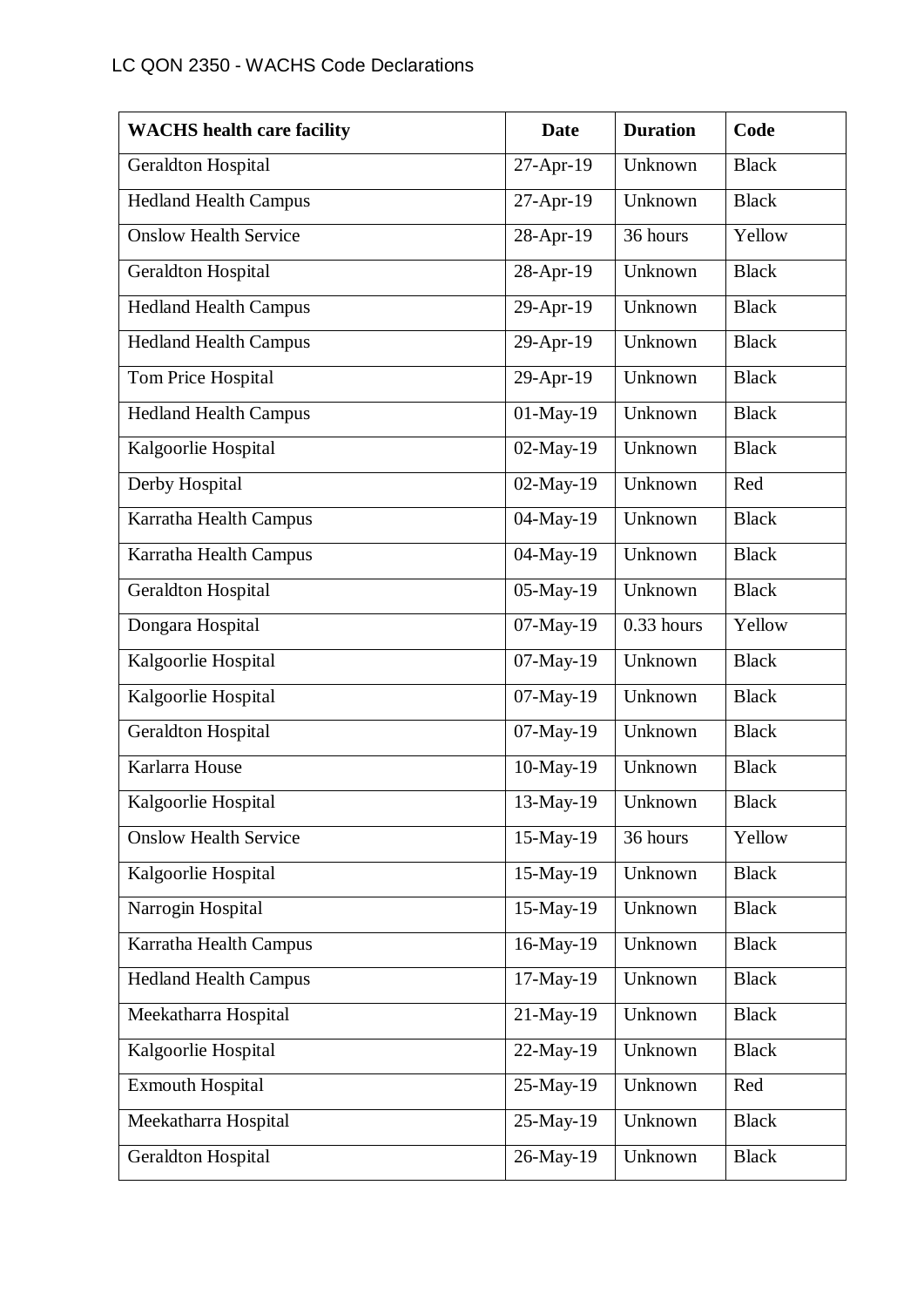| <b>WACHS</b> health care facility         | <b>Date</b>     | <b>Duration</b> | Code         |
|-------------------------------------------|-----------------|-----------------|--------------|
| Kalgoorlie Hospital                       | 27-May-19       | Unknown         | <b>Black</b> |
| <b>Bunbury Hospital</b>                   | 27-May-19       | Unknown         | <b>Black</b> |
| <b>Geraldton Hospital</b>                 | 28-May-19       | Unknown         | <b>Black</b> |
| Karratha Health Campus                    | 29-May-19       | Unknown         | <b>Black</b> |
| <b>Busselton Health Campus</b>            | 29-May-19       | Unknown         | <b>Black</b> |
| Newman Hospital                           | 30-May-19       | 21 hours        | Yellow       |
| <b>Geraldton Hospital</b>                 | 31-May-19       | Unknown         | <b>Black</b> |
| Dongara Hospital                          | $02$ -Jun-19    | 1.42 hours      | <b>Blue</b>  |
| <b>Busselton Health Campus</b>            | $02$ -Jun-19    | Unknown         | <b>Black</b> |
| <b>Hedland Health Campus</b>              | 03-Jun-19       | Unknown         | <b>Black</b> |
| <b>Bunbury Hospital</b>                   | 04-Jun-19       | Unknown         | <b>Black</b> |
| Carnarvon Poiciana Hostel                 | $05$ -Jun-19    | Unknown         | <b>Black</b> |
| Karratha Health Campus                    | 05-Jun-19       | Unknown         | <b>Black</b> |
| Kalgoorlie Hospital                       | 06-Jun-19       | Unknown         | <b>Black</b> |
| <b>Bunbury Hospital</b>                   | 08-Jun-19       | Unknown         | <b>Black</b> |
| KMHDS Broome Mabu Liyan (In-Patient Unit) | $8-Jun-19$      | 2 hours         | <b>Blue</b>  |
| Dongara Hospital                          | $10$ -Jun- $19$ | 0.83 hours      | Yellow       |
| Kalgoorlie Hospital                       | 10-Jun-19       | Unknown         | <b>Black</b> |
| <b>Albany Health Campus</b>               | $11$ -Jun-19    | 17 hours        | Yellow       |
| Geraldton Hospital                        | $11-Jun-19$     | Unknown         | <b>Black</b> |
| Gnowangerup Hospital                      | $12$ -Jun-19    | 15.83 hours     | Yellow       |
| <b>Hedland Health Campus</b>              | 13-Jun-19       | Unknown         | <b>Black</b> |
| Wickepin Health Centre                    | 13-Jun-19       | Unknown         | Red          |
| Kalgoorlie Hospital                       | 16-Jun-19       | Unknown         | <b>Black</b> |
| Karratha Health Campus                    | $17$ -Jun- $19$ | Unknown         | <b>Black</b> |
| <b>Busselton Health Campus</b>            | 18-Jun-19       | Unknown         | <b>Black</b> |
| Newman Hospital                           | $21-Jun-19$     | Unknown         | Yellow       |
| <b>Hedland Health Campus</b>              | 20-Jun-19       | Unknown         | <b>Black</b> |
| <b>Hedland Health Campus</b>              | 20-Jun-19       | Unknown         | <b>Black</b> |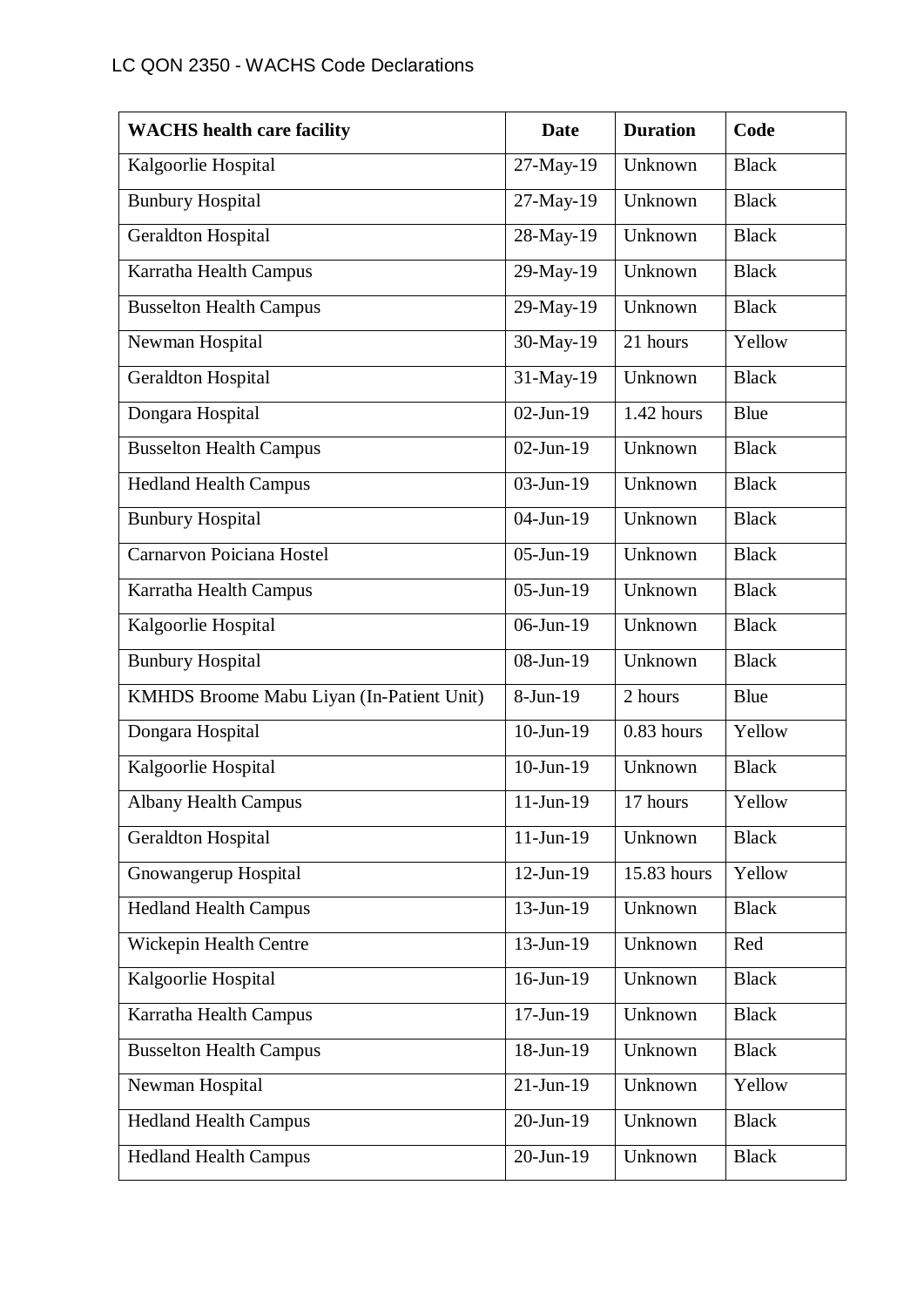| <b>WACHS</b> health care facility | <b>Date</b>             | <b>Duration</b> | Code         |
|-----------------------------------|-------------------------|-----------------|--------------|
| <b>Hedland Health Campus</b>      | $20$ -Jun-19            | Unknown         | <b>Black</b> |
| Kalgoorlie Hospital               | $21-Jun-19$             | Unknown         | <b>Black</b> |
| Geraldton Hospital                | $21-Jun-19$             | Unknown         | <b>Black</b> |
| Dongara Hospital                  | 22-Jun-19               | 4.16 hours      | <b>Blue</b>  |
| <b>Hedland Health Campus</b>      | $23$ -Jun-19            | Unknown         | <b>Black</b> |
| Kalgoorlie Hospital               | 24-Jun-19               | Unknown         | <b>Black</b> |
| Kalgoorlie Hospital               | 24-Jun-19               | Unknown         | <b>Black</b> |
| Kalgoorlie Hospital               | 25-Jun-19               | Unknown         | <b>Black</b> |
| <b>Bunbury Hospital</b>           | 29-Jun-19               | Unknown         | <b>Black</b> |
| <b>Geraldton Hospital</b>         | $\overline{0}$ 1-Jul-19 | Unknown         | <b>Black</b> |
| <b>Albany Health Campus</b>       | $02$ -Jul-19            | 39.5 hours      | Yellow       |
| Geraldton Hospital                | $02$ -Jul-19            | Unknown         | <b>Black</b> |
| <b>Bunbury Hospital</b>           | 03-Jul-19               | Unknown         | <b>Black</b> |
| Geraldton Hospital                | 04-Jul-19               | Unknown         | <b>Black</b> |
| <b>Geraldton Hospital</b>         | $04$ -Jul-19            | Unknown         | <b>Black</b> |
| <b>Geraldton Hospital</b>         | $07$ -Jul-19            | Unknown         | <b>Black</b> |
| <b>Geraldton Hospital</b>         | $07$ -Jul-19            | Unknown         | <b>Black</b> |
| Roebourne Hospital                | 08-Jul-19               | Unknown         | <b>Black</b> |
| <b>Geraldton Hospital</b>         | $10$ -Jul-19            | Unknown         | <b>Black</b> |
| <b>Bunbury Hospital</b>           | $11-Ju1-19$             | Unknown         | <b>Black</b> |
| <b>Albany Health Campus</b>       | $12$ -Jul- $19$         | 4.78 hours      | Yellow       |
| Kalumburu Clinic                  | $12-Jul-19$             | 240 hours       | Orange       |
| Geraldton Hospital                | 13-Jul-19               | Unknown         | <b>Black</b> |
| <b>Albany Health Campus</b>       | 16-Jul-19               | 25.3 hours      | Yellow       |
| <b>Geraldton Hospital</b>         | $16$ -Jul- $19$         | Unknown         | <b>Black</b> |
| Geraldton Hospital                | 16-Jul-19               | Unknown         | <b>Black</b> |
| Kalgoorlie Hospital               | $17 -$ Jul $-19$        | Unknown         | <b>Black</b> |
| Kalgoorlie Hospital               | 17-Jul-19               | Unknown         | <b>Black</b> |
| Roebourne Hospital                | $17$ -Jul- $19$         | Unknown         | <b>Black</b> |